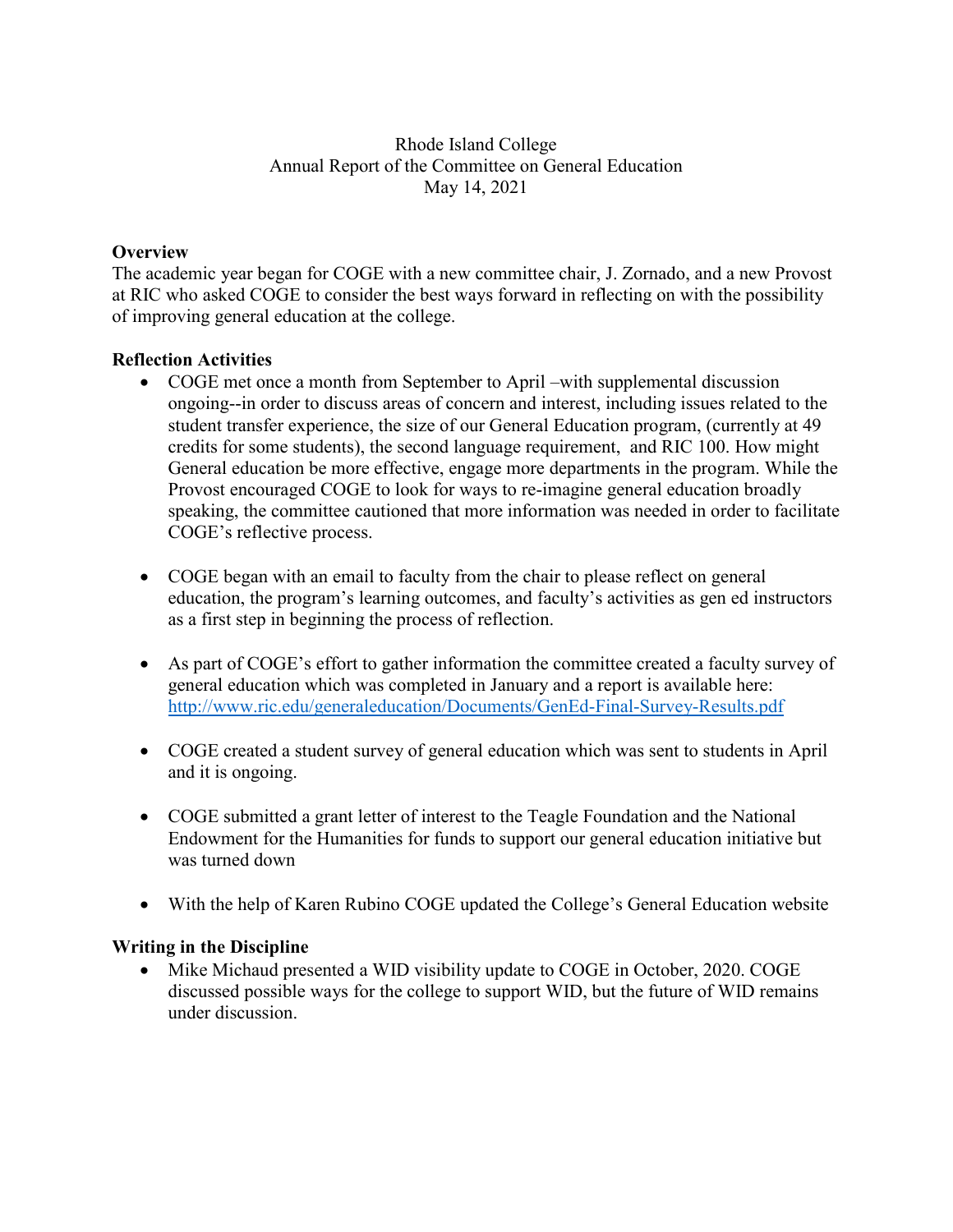### **Assessment of Gen Ed**

• From the beginning of the academic year COGE discussed the need for assessment of the program that is both useful and sustainable. At the end of the fall term COGE piloted a small assessment of English 12x as a test of a direct faculty assessment of learning outcomes from their own classes. COGE will work with the college's new Assessment Coordinator in the hopes of developing and piloting an assessment of general education in the next academic year. Work is ongoing.

# **AAC&U**

• The Provost asked the chair of COGE help develop an application to the AAC&U's summer institute on General Education and the application was accepted. Representatives from COGE, the Administration, and the college's Assessment Coordinator will attend the AAC&U Institute on General Education June 8-11.

# **CCRI and URI**

• The chair of COGE attended a meeting of the general education faculty from CCRI and URI in February, 2021. In April, CCRI joined a COGE meeting to discuss their general education revisions.

#### **COGE Business**

- Anthropology 104--course name and course description change: Introduction to Linguistic Anthropology
- History 267: course name and course description change: Personal Memories of World Wars

#### **Bachelor of Professional Studies**

• COGE spent March discussing the merits, possibilities, and potential problems with a newly proposed Bachelor of General Studies. COGE offered considerable feedback and needed supplemental discussion in order

#### **EEP**

• H. Shadoian proposing to update the catalog to reflect that EEP courses meet RIC general education requirements. The proposals passed and were forwarded to Undergraduate Curriculum Committee.

#### **Next Year:**

- COGE will continue to gather data related to the activities of faculty who teach general education as a way to reflect on the program's effectiveness at meeting its stated learning outcomes. Also, COGE next year, following the UCC manual:
	- o All COGE meetings shall be open . . . to faculty, staff, and students.
	- o COGE will hold an annual meeting open to all faculty, staff, and students for the purpose of reporting on and discussing issues related to General Education.
	- o COGE will work to organize, direct, and execute an assessment of General Education . . . "to include, but not be limited to, an assessment of the extent to which the goals and purposes of General Education are realized by the structure of the program, the content of the program, the schedule and timeliness of course